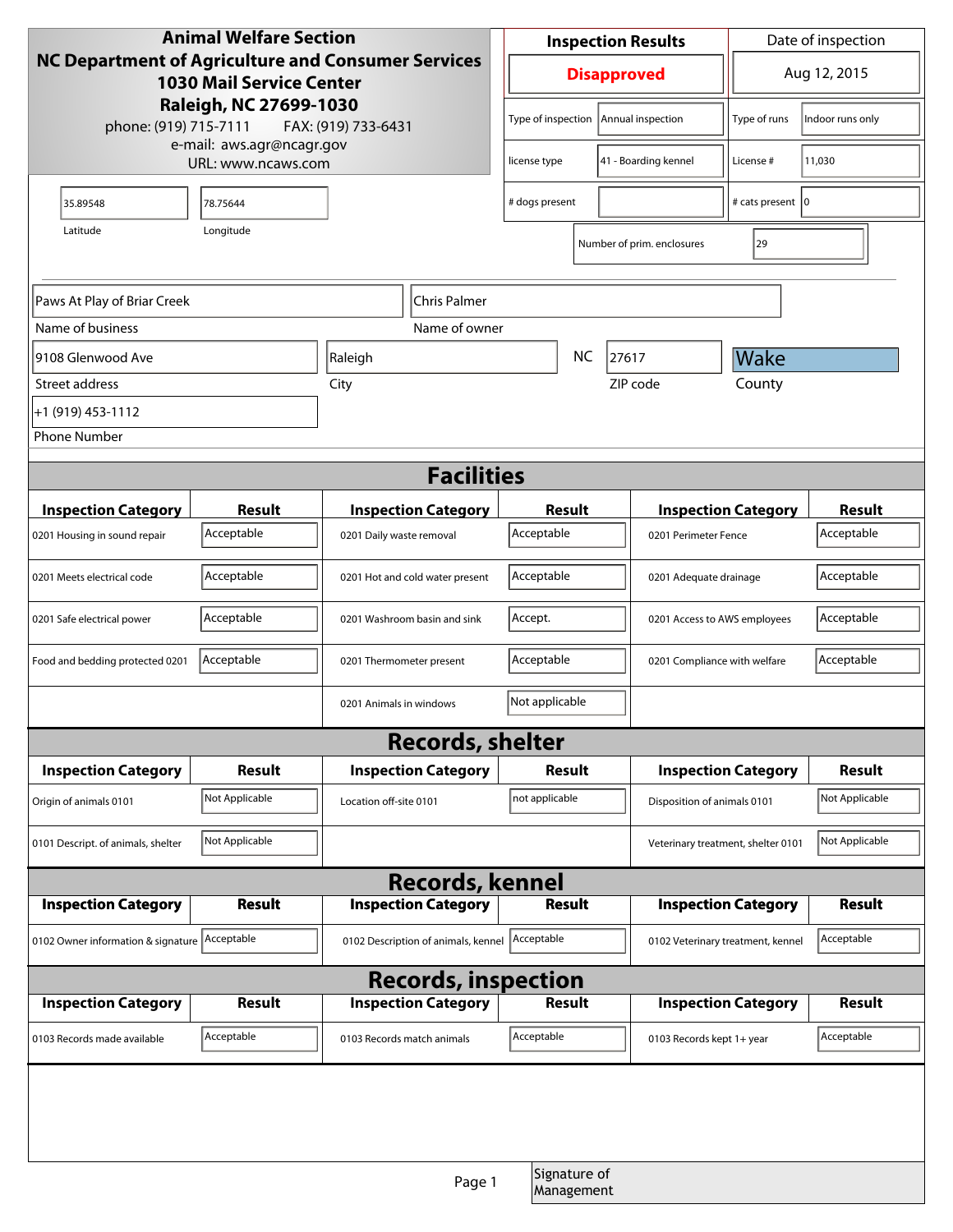| <b>Animal Welfare Section, NCDA&amp;CS</b>         |                |                                    | Date of inspection<br><b>Inspection Results</b> |                                    |                               |                |  |
|----------------------------------------------------|----------------|------------------------------------|-------------------------------------------------|------------------------------------|-------------------------------|----------------|--|
| Inspection Report, continued                       |                |                                    | <b>Disapproved</b>                              |                                    | Aug 12, 2015                  |                |  |
| Paws At Play of Briar Creek<br><b>Chris Palmer</b> |                | Raleigh                            |                                                 |                                    | <b>NC</b>                     |                |  |
| <b>Indoor facilities</b>                           |                |                                    |                                                 |                                    |                               |                |  |
| <b>Inspection Category</b>                         | Result         | <b>Inspection Category</b>         | Result                                          | <b>Inspection Category</b>         |                               | <b>Result</b>  |  |
| 0202 Ambient temperature, indoor                   | Acceptable     | 0202 Ventilation, indoor           | Acceptable                                      | 0202 Lighting, indoor              |                               | Acceptable     |  |
| 0202 Imperv./Sanitary surf., indoor                | Acceptable     | 0202 Drainage, indoor              | Acceptable                                      |                                    |                               |                |  |
| <b>Outdoor facilities</b>                          |                |                                    |                                                 |                                    |                               |                |  |
| <b>Inspection Category</b>                         | Result         | <b>Inspection Category</b>         | Result                                          |                                    | <b>Inspection Category</b>    |                |  |
| 0203 Impervious surfaces, outdoor                  | Not Applicable | 0203 Housing, 1 per animal         | Not Applicable                                  |                                    | 0203 Protection from elements |                |  |
| 0203 Owner advised, outdoor                        | Not Applicable | 0203 Drainage, outdoor             | Not Applicable                                  |                                    |                               |                |  |
| <b>Primary enclosures</b>                          |                |                                    |                                                 |                                    |                               |                |  |
| <b>Inspection Category</b>                         | Result         | <b>Inspection Category</b>         | Result                                          | <b>Inspection Category</b>         |                               | Result         |  |
| 0204 Drainage prev. cross contam.                  | Acceptable     | 0204 Fence height >= 5 feet        | Acceptable                                      | 0204 1:10 ratio, person: human     |                               | Acceptable     |  |
| 0204 Surf. impervious to moisture                  | NOT ACCEPTABLE | 0204 Enclosure is escape proof     | Acceptable                                      | 0204 Cats, $>=$ 4 sq. ft. / adult  |                               | Not Applicable |  |
| 0204 Prevent contact with wood                     | Acceptable     | 0204 Solid resting surface         | Acceptable                                      | 0204 Cats, $<= 12$ / enclosure     |                               | Not Applicable |  |
| 0204 Enclosures in sound repair                    | NOT ACCEPTABLE | 0204 Cats, raised resting surface  | Not Applicable                                  | 0204 Cats, 1 litter pan / 3 adults |                               | Not Applicable |  |
| 0204 Size of enclosure                             | Acceptable     | 0204 Dogs, supervision if > 4      | Acceptable                                      |                                    |                               |                |  |
|                                                    |                | <b>Feeding</b>                     |                                                 |                                    |                               |                |  |
| <b>Inspection Category</b>                         | <b>Result</b>  | <b>Inspection Category</b>         | <b>Result</b>                                   | <b>Inspection Category</b>         |                               | <b>Result</b>  |  |
| 0205 Feeding, 1x / day, adult                      | Acceptable     | 0205 Feeding, 1 bowl / adult       | Acceptable                                      | 0205 Feeding, commercial food      |                               | Acceptable     |  |
| 0205 Feeding, bowl in good repair                  | Acceptable     | 0205 Feeding, quality food         | Acceptable                                      | 0205 Feeding, bowl is protected    |                               | Acceptable     |  |
| 0205 Feeding, 2x / day, young                      | Acceptable     |                                    |                                                 |                                    |                               |                |  |
| <b>Watering</b>                                    |                |                                    |                                                 |                                    |                               |                |  |
| <b>Inspection Category</b>                         | <b>Result</b>  | <b>Inspection Category</b>         | <b>Result</b>                                   |                                    |                               |                |  |
| 0206 Watering, continuous access                   | Acceptable     | 0206 Watering, bowl in good repair | Acceptable                                      |                                    |                               |                |  |
| Sanitation/Employees/Classification & Separation   |                |                                    |                                                 |                                    |                               |                |  |
| <b>Inspection Category</b>                         | <b>Result</b>  | <b>Inspection Category</b>         | Result                                          | <b>Inspection Category</b>         |                               | <b>Result</b>  |  |
| 0207 Waste removal 2x / day                        | Acceptable     | 0207 Grounds overgrown             | Acceptable                                      | 0207 Young given social interact.  |                               | Acceptable     |  |
| 0207 Animals removed while clean                   | Acceptable     | 0207 Pest Control                  | Acceptable                                      | 0207 Species separated             |                               | Acceptable     |  |
|                                                    |                |                                    |                                                 |                                    |                               |                |  |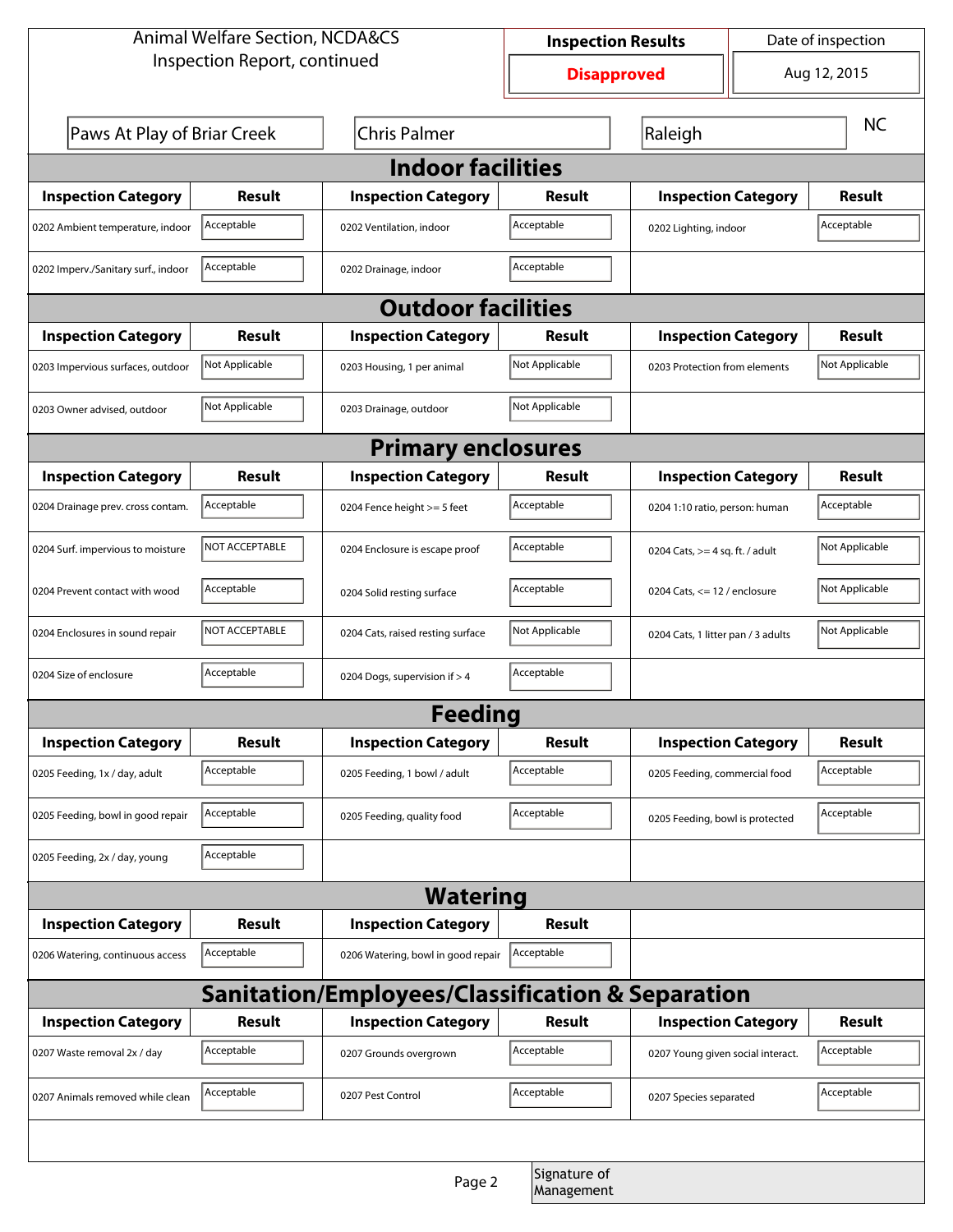| Aug 12, 2015<br><b>Disapproved</b><br>Paws At Play of Briar Creek<br><b>Chris Palmer</b><br>Raleigh<br><b>NC</b><br><b>Sanitation/Employees/Classification &amp; Separation (continued)</b><br><b>Result</b><br><b>Inspection Category</b><br><b>Result</b><br><b>Inspection Category</b><br><b>Inspection Category</b><br><b>Result</b><br>Acceptable<br>Acceptable<br>Acceptable<br>0207 Enclosure sanitized 2x / day<br>0207 Isolation area & signage<br>0207 Number of employees<br>Acceptable<br>Acceptable<br>Not Applicable<br>0207 Method of sanitation<br>0207 Females in estrus, separated<br>0207 Long term care program<br>Acceptable<br>Acceptable<br>Acceptable<br>0207 Build./grnds., clean & repair<br>0207 Owner perm, commingling<br>0207 Animals confined<br>Acceptable<br>0207 Young with dam<br><b>Veterinary Care</b><br><b>Inspection Category</b><br><b>Inspection Category</b><br><b>Inspection Category</b><br>Result<br><b>Result</b><br><b>Result</b><br>Acceptable<br>Acceptable<br>Acceptable<br>0210 Program of veterinary care<br>0210 Daily observation of animals<br>0210 Rabies vaccination<br>Acceptable<br>0210 Veterinary care when needed<br><b>Vehicles</b><br>Acceptable<br>Acceptable<br>Acceptable<br>0301 Vehicles mechanically sound<br>0301 Fresh air and ventilation<br>0301 Cargo area clean<br><b>Primary Enclosure Used in Transportation</b><br><b>Inspection Category</b><br><b>Result</b><br>Result<br><b>Inspection Category</b><br><b>Inspection Category</b><br>Result<br>Acceptable<br>Acceptable<br>Acceptable<br>0302 Construction of enclosure<br>0302 Age and species separated<br>0302 Size of transport enclosure<br>Acceptable<br>0302 Enclosure clean & sanitized<br><b>Transportation: Food and Water</b><br><b>Transportation: Care</b><br><b>Inspection Category</b><br><b>Inspection Category</b><br><b>Result</b><br>Result<br>Acceptable<br>Acceptable<br>0303 Food & water during transport<br>0304 Observation of animals<br>Narrative Explanation, if needed<br>I performed an annual inspection today. 0204- The molding around the suite doors is starting to be chewed on<br>and developing sharp edges. This needs to be corrected as soon as possible. 0204- The paint on the floors is<br>starting to peel and need to be repainted.<br>The records on the dogs boarded are within compliance.<br><u>l am disapproving this inspection today. I will return in 45 days to perform a follow up.</u><br>check here if additional pages of narrative are attached<br>Digitally signed by joe blomquist<br>DN: cn=joe blomquist, o=NCDA&CS,<br>Digital signature of inspector<br>joe blomquist<br>(disregard if report has 4 pages)<br>email=joe.blomquist@ncagr.gov, c=US<br>check here if a euthanasia inspection form is attached<br>Date: 2015.08.12 11:43:11 -04'00'<br>Signature of<br>Page 3 | <b>Animal Welfare Section, NCDA&amp;CS</b> |  |  | Date of inspection<br><b>Inspection Results</b> |  |  |  |  |
|---------------------------------------------------------------------------------------------------------------------------------------------------------------------------------------------------------------------------------------------------------------------------------------------------------------------------------------------------------------------------------------------------------------------------------------------------------------------------------------------------------------------------------------------------------------------------------------------------------------------------------------------------------------------------------------------------------------------------------------------------------------------------------------------------------------------------------------------------------------------------------------------------------------------------------------------------------------------------------------------------------------------------------------------------------------------------------------------------------------------------------------------------------------------------------------------------------------------------------------------------------------------------------------------------------------------------------------------------------------------------------------------------------------------------------------------------------------------------------------------------------------------------------------------------------------------------------------------------------------------------------------------------------------------------------------------------------------------------------------------------------------------------------------------------------------------------------------------------------------------------------------------------------------------------------------------------------------------------------------------------------------------------------------------------------------------------------------------------------------------------------------------------------------------------------------------------------------------------------------------------------------------------------------------------------------------------------------------------------------------------------------------------------------------------------------------------------------------------------------------------------------------------------------------------------------------------------------------------------------------------------------------------------------------------------------------------------------------------------------------------------------------------------------------------------------------------------------------------------------------------------|--------------------------------------------|--|--|-------------------------------------------------|--|--|--|--|
|                                                                                                                                                                                                                                                                                                                                                                                                                                                                                                                                                                                                                                                                                                                                                                                                                                                                                                                                                                                                                                                                                                                                                                                                                                                                                                                                                                                                                                                                                                                                                                                                                                                                                                                                                                                                                                                                                                                                                                                                                                                                                                                                                                                                                                                                                                                                                                                                                                                                                                                                                                                                                                                                                                                                                                                                                                                                                 | Inspection Report, continued               |  |  |                                                 |  |  |  |  |
|                                                                                                                                                                                                                                                                                                                                                                                                                                                                                                                                                                                                                                                                                                                                                                                                                                                                                                                                                                                                                                                                                                                                                                                                                                                                                                                                                                                                                                                                                                                                                                                                                                                                                                                                                                                                                                                                                                                                                                                                                                                                                                                                                                                                                                                                                                                                                                                                                                                                                                                                                                                                                                                                                                                                                                                                                                                                                 |                                            |  |  |                                                 |  |  |  |  |
|                                                                                                                                                                                                                                                                                                                                                                                                                                                                                                                                                                                                                                                                                                                                                                                                                                                                                                                                                                                                                                                                                                                                                                                                                                                                                                                                                                                                                                                                                                                                                                                                                                                                                                                                                                                                                                                                                                                                                                                                                                                                                                                                                                                                                                                                                                                                                                                                                                                                                                                                                                                                                                                                                                                                                                                                                                                                                 |                                            |  |  |                                                 |  |  |  |  |
|                                                                                                                                                                                                                                                                                                                                                                                                                                                                                                                                                                                                                                                                                                                                                                                                                                                                                                                                                                                                                                                                                                                                                                                                                                                                                                                                                                                                                                                                                                                                                                                                                                                                                                                                                                                                                                                                                                                                                                                                                                                                                                                                                                                                                                                                                                                                                                                                                                                                                                                                                                                                                                                                                                                                                                                                                                                                                 |                                            |  |  |                                                 |  |  |  |  |
|                                                                                                                                                                                                                                                                                                                                                                                                                                                                                                                                                                                                                                                                                                                                                                                                                                                                                                                                                                                                                                                                                                                                                                                                                                                                                                                                                                                                                                                                                                                                                                                                                                                                                                                                                                                                                                                                                                                                                                                                                                                                                                                                                                                                                                                                                                                                                                                                                                                                                                                                                                                                                                                                                                                                                                                                                                                                                 |                                            |  |  |                                                 |  |  |  |  |
|                                                                                                                                                                                                                                                                                                                                                                                                                                                                                                                                                                                                                                                                                                                                                                                                                                                                                                                                                                                                                                                                                                                                                                                                                                                                                                                                                                                                                                                                                                                                                                                                                                                                                                                                                                                                                                                                                                                                                                                                                                                                                                                                                                                                                                                                                                                                                                                                                                                                                                                                                                                                                                                                                                                                                                                                                                                                                 |                                            |  |  |                                                 |  |  |  |  |
|                                                                                                                                                                                                                                                                                                                                                                                                                                                                                                                                                                                                                                                                                                                                                                                                                                                                                                                                                                                                                                                                                                                                                                                                                                                                                                                                                                                                                                                                                                                                                                                                                                                                                                                                                                                                                                                                                                                                                                                                                                                                                                                                                                                                                                                                                                                                                                                                                                                                                                                                                                                                                                                                                                                                                                                                                                                                                 |                                            |  |  |                                                 |  |  |  |  |
|                                                                                                                                                                                                                                                                                                                                                                                                                                                                                                                                                                                                                                                                                                                                                                                                                                                                                                                                                                                                                                                                                                                                                                                                                                                                                                                                                                                                                                                                                                                                                                                                                                                                                                                                                                                                                                                                                                                                                                                                                                                                                                                                                                                                                                                                                                                                                                                                                                                                                                                                                                                                                                                                                                                                                                                                                                                                                 |                                            |  |  |                                                 |  |  |  |  |
|                                                                                                                                                                                                                                                                                                                                                                                                                                                                                                                                                                                                                                                                                                                                                                                                                                                                                                                                                                                                                                                                                                                                                                                                                                                                                                                                                                                                                                                                                                                                                                                                                                                                                                                                                                                                                                                                                                                                                                                                                                                                                                                                                                                                                                                                                                                                                                                                                                                                                                                                                                                                                                                                                                                                                                                                                                                                                 |                                            |  |  |                                                 |  |  |  |  |
|                                                                                                                                                                                                                                                                                                                                                                                                                                                                                                                                                                                                                                                                                                                                                                                                                                                                                                                                                                                                                                                                                                                                                                                                                                                                                                                                                                                                                                                                                                                                                                                                                                                                                                                                                                                                                                                                                                                                                                                                                                                                                                                                                                                                                                                                                                                                                                                                                                                                                                                                                                                                                                                                                                                                                                                                                                                                                 |                                            |  |  |                                                 |  |  |  |  |
|                                                                                                                                                                                                                                                                                                                                                                                                                                                                                                                                                                                                                                                                                                                                                                                                                                                                                                                                                                                                                                                                                                                                                                                                                                                                                                                                                                                                                                                                                                                                                                                                                                                                                                                                                                                                                                                                                                                                                                                                                                                                                                                                                                                                                                                                                                                                                                                                                                                                                                                                                                                                                                                                                                                                                                                                                                                                                 |                                            |  |  |                                                 |  |  |  |  |
|                                                                                                                                                                                                                                                                                                                                                                                                                                                                                                                                                                                                                                                                                                                                                                                                                                                                                                                                                                                                                                                                                                                                                                                                                                                                                                                                                                                                                                                                                                                                                                                                                                                                                                                                                                                                                                                                                                                                                                                                                                                                                                                                                                                                                                                                                                                                                                                                                                                                                                                                                                                                                                                                                                                                                                                                                                                                                 |                                            |  |  |                                                 |  |  |  |  |
|                                                                                                                                                                                                                                                                                                                                                                                                                                                                                                                                                                                                                                                                                                                                                                                                                                                                                                                                                                                                                                                                                                                                                                                                                                                                                                                                                                                                                                                                                                                                                                                                                                                                                                                                                                                                                                                                                                                                                                                                                                                                                                                                                                                                                                                                                                                                                                                                                                                                                                                                                                                                                                                                                                                                                                                                                                                                                 |                                            |  |  |                                                 |  |  |  |  |
|                                                                                                                                                                                                                                                                                                                                                                                                                                                                                                                                                                                                                                                                                                                                                                                                                                                                                                                                                                                                                                                                                                                                                                                                                                                                                                                                                                                                                                                                                                                                                                                                                                                                                                                                                                                                                                                                                                                                                                                                                                                                                                                                                                                                                                                                                                                                                                                                                                                                                                                                                                                                                                                                                                                                                                                                                                                                                 |                                            |  |  |                                                 |  |  |  |  |
|                                                                                                                                                                                                                                                                                                                                                                                                                                                                                                                                                                                                                                                                                                                                                                                                                                                                                                                                                                                                                                                                                                                                                                                                                                                                                                                                                                                                                                                                                                                                                                                                                                                                                                                                                                                                                                                                                                                                                                                                                                                                                                                                                                                                                                                                                                                                                                                                                                                                                                                                                                                                                                                                                                                                                                                                                                                                                 |                                            |  |  |                                                 |  |  |  |  |
|                                                                                                                                                                                                                                                                                                                                                                                                                                                                                                                                                                                                                                                                                                                                                                                                                                                                                                                                                                                                                                                                                                                                                                                                                                                                                                                                                                                                                                                                                                                                                                                                                                                                                                                                                                                                                                                                                                                                                                                                                                                                                                                                                                                                                                                                                                                                                                                                                                                                                                                                                                                                                                                                                                                                                                                                                                                                                 |                                            |  |  |                                                 |  |  |  |  |
|                                                                                                                                                                                                                                                                                                                                                                                                                                                                                                                                                                                                                                                                                                                                                                                                                                                                                                                                                                                                                                                                                                                                                                                                                                                                                                                                                                                                                                                                                                                                                                                                                                                                                                                                                                                                                                                                                                                                                                                                                                                                                                                                                                                                                                                                                                                                                                                                                                                                                                                                                                                                                                                                                                                                                                                                                                                                                 |                                            |  |  |                                                 |  |  |  |  |
|                                                                                                                                                                                                                                                                                                                                                                                                                                                                                                                                                                                                                                                                                                                                                                                                                                                                                                                                                                                                                                                                                                                                                                                                                                                                                                                                                                                                                                                                                                                                                                                                                                                                                                                                                                                                                                                                                                                                                                                                                                                                                                                                                                                                                                                                                                                                                                                                                                                                                                                                                                                                                                                                                                                                                                                                                                                                                 |                                            |  |  |                                                 |  |  |  |  |
|                                                                                                                                                                                                                                                                                                                                                                                                                                                                                                                                                                                                                                                                                                                                                                                                                                                                                                                                                                                                                                                                                                                                                                                                                                                                                                                                                                                                                                                                                                                                                                                                                                                                                                                                                                                                                                                                                                                                                                                                                                                                                                                                                                                                                                                                                                                                                                                                                                                                                                                                                                                                                                                                                                                                                                                                                                                                                 |                                            |  |  |                                                 |  |  |  |  |
|                                                                                                                                                                                                                                                                                                                                                                                                                                                                                                                                                                                                                                                                                                                                                                                                                                                                                                                                                                                                                                                                                                                                                                                                                                                                                                                                                                                                                                                                                                                                                                                                                                                                                                                                                                                                                                                                                                                                                                                                                                                                                                                                                                                                                                                                                                                                                                                                                                                                                                                                                                                                                                                                                                                                                                                                                                                                                 |                                            |  |  |                                                 |  |  |  |  |
|                                                                                                                                                                                                                                                                                                                                                                                                                                                                                                                                                                                                                                                                                                                                                                                                                                                                                                                                                                                                                                                                                                                                                                                                                                                                                                                                                                                                                                                                                                                                                                                                                                                                                                                                                                                                                                                                                                                                                                                                                                                                                                                                                                                                                                                                                                                                                                                                                                                                                                                                                                                                                                                                                                                                                                                                                                                                                 |                                            |  |  |                                                 |  |  |  |  |
|                                                                                                                                                                                                                                                                                                                                                                                                                                                                                                                                                                                                                                                                                                                                                                                                                                                                                                                                                                                                                                                                                                                                                                                                                                                                                                                                                                                                                                                                                                                                                                                                                                                                                                                                                                                                                                                                                                                                                                                                                                                                                                                                                                                                                                                                                                                                                                                                                                                                                                                                                                                                                                                                                                                                                                                                                                                                                 |                                            |  |  |                                                 |  |  |  |  |
|                                                                                                                                                                                                                                                                                                                                                                                                                                                                                                                                                                                                                                                                                                                                                                                                                                                                                                                                                                                                                                                                                                                                                                                                                                                                                                                                                                                                                                                                                                                                                                                                                                                                                                                                                                                                                                                                                                                                                                                                                                                                                                                                                                                                                                                                                                                                                                                                                                                                                                                                                                                                                                                                                                                                                                                                                                                                                 |                                            |  |  |                                                 |  |  |  |  |
|                                                                                                                                                                                                                                                                                                                                                                                                                                                                                                                                                                                                                                                                                                                                                                                                                                                                                                                                                                                                                                                                                                                                                                                                                                                                                                                                                                                                                                                                                                                                                                                                                                                                                                                                                                                                                                                                                                                                                                                                                                                                                                                                                                                                                                                                                                                                                                                                                                                                                                                                                                                                                                                                                                                                                                                                                                                                                 |                                            |  |  |                                                 |  |  |  |  |
|                                                                                                                                                                                                                                                                                                                                                                                                                                                                                                                                                                                                                                                                                                                                                                                                                                                                                                                                                                                                                                                                                                                                                                                                                                                                                                                                                                                                                                                                                                                                                                                                                                                                                                                                                                                                                                                                                                                                                                                                                                                                                                                                                                                                                                                                                                                                                                                                                                                                                                                                                                                                                                                                                                                                                                                                                                                                                 |                                            |  |  |                                                 |  |  |  |  |
|                                                                                                                                                                                                                                                                                                                                                                                                                                                                                                                                                                                                                                                                                                                                                                                                                                                                                                                                                                                                                                                                                                                                                                                                                                                                                                                                                                                                                                                                                                                                                                                                                                                                                                                                                                                                                                                                                                                                                                                                                                                                                                                                                                                                                                                                                                                                                                                                                                                                                                                                                                                                                                                                                                                                                                                                                                                                                 |                                            |  |  |                                                 |  |  |  |  |
|                                                                                                                                                                                                                                                                                                                                                                                                                                                                                                                                                                                                                                                                                                                                                                                                                                                                                                                                                                                                                                                                                                                                                                                                                                                                                                                                                                                                                                                                                                                                                                                                                                                                                                                                                                                                                                                                                                                                                                                                                                                                                                                                                                                                                                                                                                                                                                                                                                                                                                                                                                                                                                                                                                                                                                                                                                                                                 |                                            |  |  |                                                 |  |  |  |  |
|                                                                                                                                                                                                                                                                                                                                                                                                                                                                                                                                                                                                                                                                                                                                                                                                                                                                                                                                                                                                                                                                                                                                                                                                                                                                                                                                                                                                                                                                                                                                                                                                                                                                                                                                                                                                                                                                                                                                                                                                                                                                                                                                                                                                                                                                                                                                                                                                                                                                                                                                                                                                                                                                                                                                                                                                                                                                                 |                                            |  |  |                                                 |  |  |  |  |
|                                                                                                                                                                                                                                                                                                                                                                                                                                                                                                                                                                                                                                                                                                                                                                                                                                                                                                                                                                                                                                                                                                                                                                                                                                                                                                                                                                                                                                                                                                                                                                                                                                                                                                                                                                                                                                                                                                                                                                                                                                                                                                                                                                                                                                                                                                                                                                                                                                                                                                                                                                                                                                                                                                                                                                                                                                                                                 |                                            |  |  |                                                 |  |  |  |  |
|                                                                                                                                                                                                                                                                                                                                                                                                                                                                                                                                                                                                                                                                                                                                                                                                                                                                                                                                                                                                                                                                                                                                                                                                                                                                                                                                                                                                                                                                                                                                                                                                                                                                                                                                                                                                                                                                                                                                                                                                                                                                                                                                                                                                                                                                                                                                                                                                                                                                                                                                                                                                                                                                                                                                                                                                                                                                                 |                                            |  |  |                                                 |  |  |  |  |